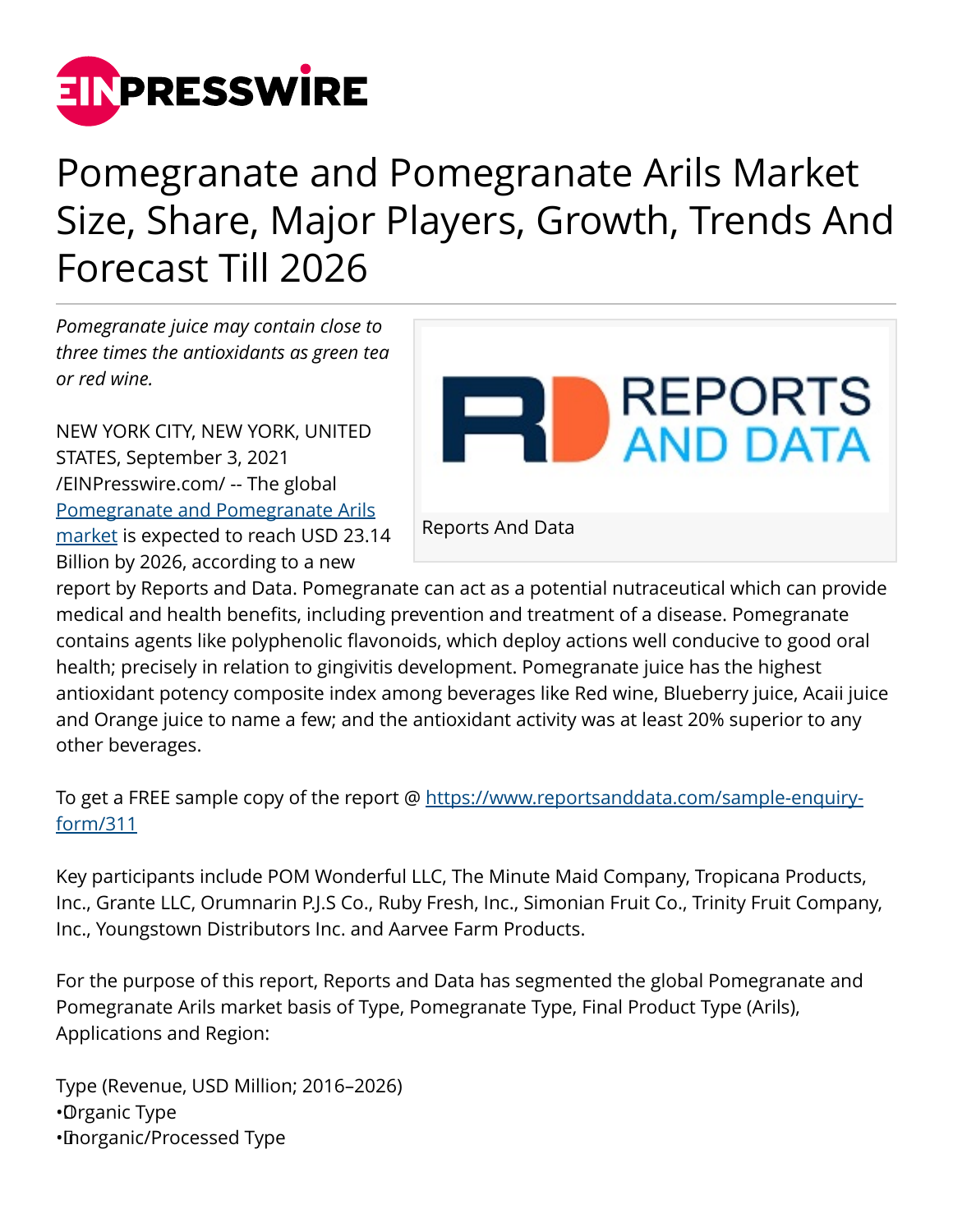Pomegranate Type (Revenue, USD Million; 2016–2026)

- • Bhagwa Pomegranate
- • Wonderful Pomegranate
- • Grenada Pomegranate
- • Desertnyi
- • Mollar de Elche
- • Others

Final Product Type (Arils) (Revenue, USD Million; 2016–2026)

- • Arils Tub
- • Pomegranate Powder
- • Pasteurized juice
- • Aseptic Concentrate
- • Others

Applications (Revenue, USD Million; 2016–2026)

- • Hypermarket & Supermarket
- • Food Industry
- • Convenience Stores
- • Cosmetics Industry
- • Pharmaceutical Industry

Regional Outlook (Volume, Kilo Tons; Revenue, USD Million; 2016–2026)

- • North America
- • Europe
- • Asia Pacific
- • Middle East & Africa
- • Latin America

Buy now your Exclusive copy of Report @ <https://www.reportsanddata.com/checkout-form/311>

## Further key findings from the report suggest

• The market for Organic type market is projected to grow significantly and deliver a CAGR of 13.5% owing to the super fruit's health benefits which includes antioxidant properties, high potassium content and a good source of fiber. An increase in the consumer interest for high food nutrition and the general opinion among the consumers that fresh produce hold the desirable nutrition and fiber have led to an increasing interest among growers to grow fresh produce.

• The market for Bhagwa pomegranates is anticipated to grow at a revenue of 54.99 billion by 2025. These pomegranates are tolerant to thrips and mites and thus require comparatively lesser number of pesticide sprays

·Asia-Pacific will witness significant rise at a CAGR of 14.6% from 2018 to 2025. Asia Pacific is the largest producer of pomegranate. The countries in the region grow a wide range of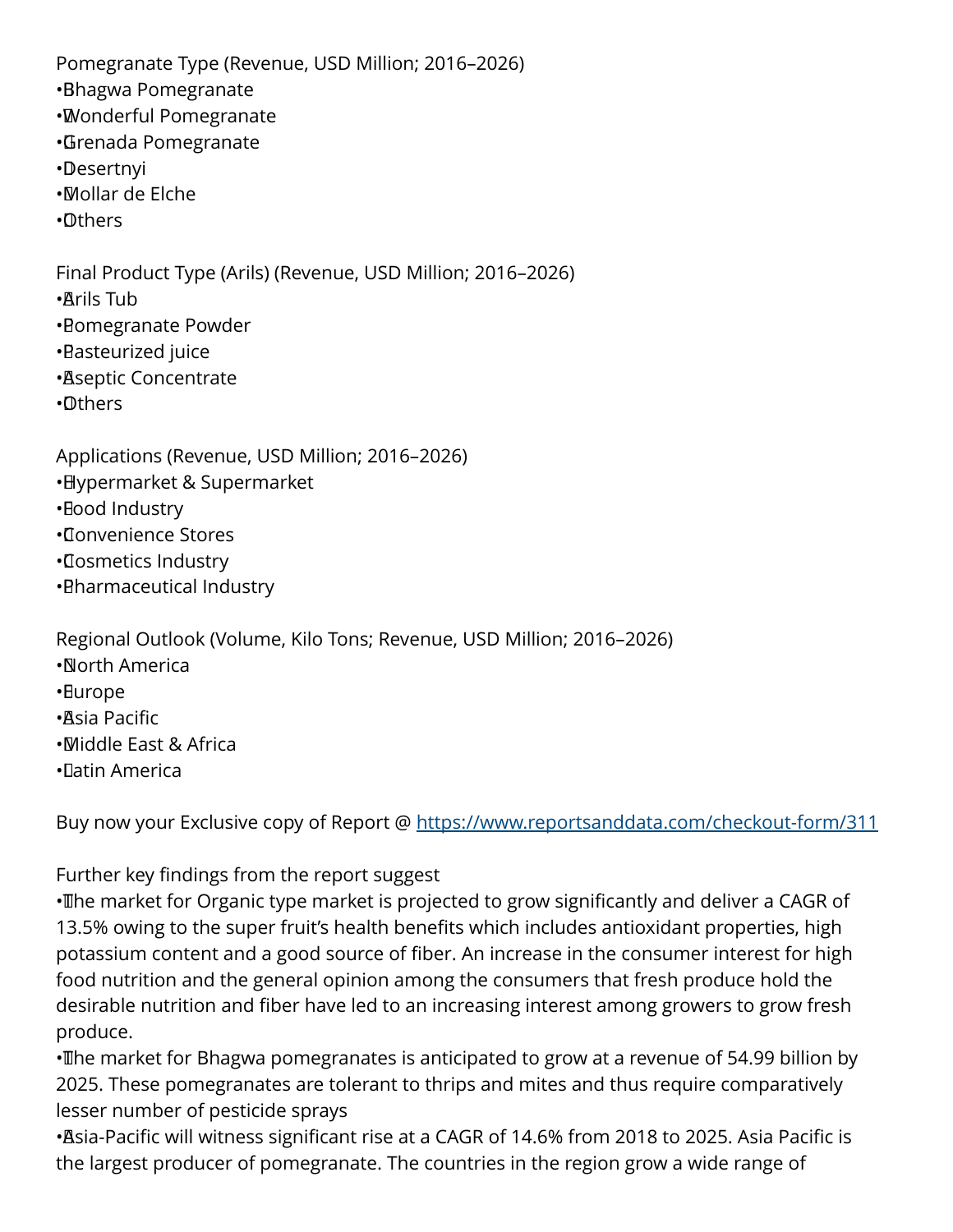pomegranate varieties and have high consumption of pomegranate and its products. The region is expected to hold 38.6% share of the pomegranate and pomegranate arils market in 2018. • The main constraint in Pomegranate remains the fruit production precisely the supply side of it. Developing countries are failing to keep up the quality standards as productivity of the fruit is very low, though the fruit production in those countries is increasing. For example, in India the average yields are 10Mt/Ha where the international average hovers around 25Mt/Ha. Additionally in countries like Afghanistan, there are no operational standards of conducts; every farmer grows on his own way.

• The legal laws in US regarding imports of fresh pomegranates from Chile involve production site registration with National plant protection organization (NPPO) of Chile. The fruit must originate from low prevalence production site. Post harvesting process would include the damaged and diseased fruits must be culled at the packinghouse and must be packed into new and clean crates, or APHIS approved packaging containers.

#### To know More about Report @ [https://www.reportsanddata.com/report-detail/pomegranate](https://www.reportsanddata.com/report-detail/pomegranate-and-pomegranate-arils-market)[and-pomegranate-arils-market](https://www.reportsanddata.com/report-detail/pomegranate-and-pomegranate-arils-market)

Key Features of the Pomegranate and Pomegranate Arils Market Report:

- The report offers a comprehensive analysis of the changing competitive dynamics.
- • Provides a futuristic outlook on the key market drivers and restraining factors.
- • A comprehensive 8-year forecast of the market and its expected growth rate and pattern.
- In-depth analysis of the key product segments and application spectrum
- • Provides strategic recommendations to the established companies and new entrants to provide a competitive advantage over the other companies.

• Comprehensive analysis of the key regions of the industry and provides a SWOT analysis and Porter's Five Forces analysis to impart a deeper understanding of the market.

### Request for customization of the report @ [https://www.reportsanddata.com/request](https://www.reportsanddata.com/request-customization-form/311)[customization-form/311](https://www.reportsanddata.com/request-customization-form/311)

Thank you for reading our report. To know more about the customization feature, please get in touch with us and our team will ensure the report is customized to meet your requirements.

#### About Reports and Data

Reports and Data is a market research and consulting company that provides syndicated research reports, customized research reports, and consulting services. Our solutions purely focus on your purpose to locate, target and analyze consumer behavior shifts across demographics, across industries and help client's make a smarter business decision. We offer market intelligence studies ensuring relevant and fact-based research across multiple industries including Healthcare, Technology, Chemicals, Power and Energy. We consistently update our research offerings to ensure our clients are aware about the latest trends existent in the market. Reports and Data has a strong base of experienced analysts from varied areas of expertise.